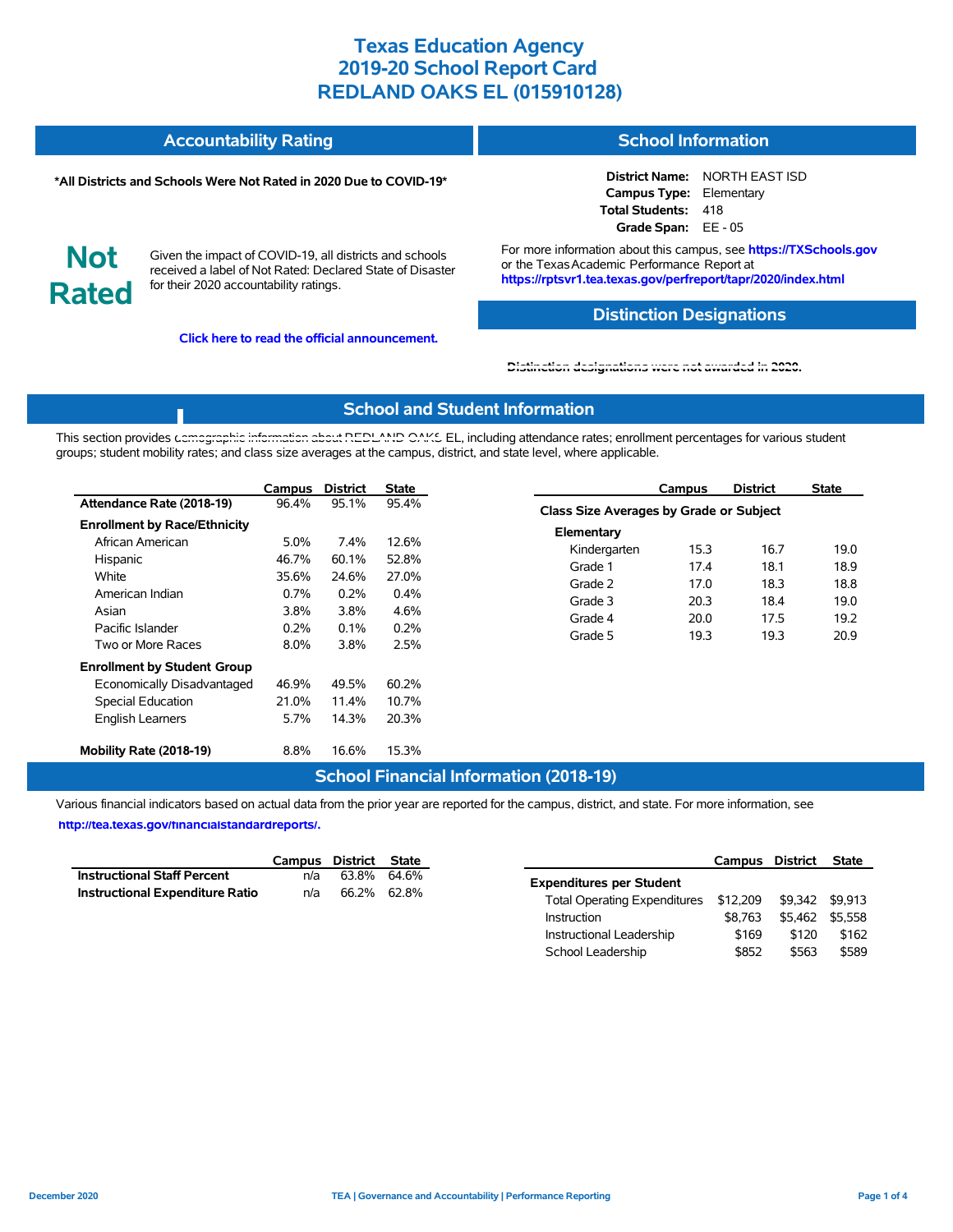### **STAAR Outcomes**

This section provides STAAR performance and Academic Growth outcomes. Academic Growth measures whether students are maintaining performance or improving from year to year. **Please note that due to the cancellation of spring 2020 State of Texas Assessments of Academic Readiness (STAAR) due to the COVID-19 pandemic, the performance of this year's report is not updated.**

|                                                                                |      |              |     |     | <b>African</b>                    |     |       | American                 |        | <b>Pacific</b>               | More   | Econ   |
|--------------------------------------------------------------------------------|------|--------------|-----|-----|-----------------------------------|-----|-------|--------------------------|--------|------------------------------|--------|--------|
|                                                                                |      | <b>State</b> |     |     | District Campus American Hispanic |     | White | Indian                   | Asian  | <b>Islander</b>              | Races  | Disadv |
| STAAR Performance Rates at Approaches Grade Level or Above (All Grades Tested) |      |              |     |     |                                   |     |       |                          |        |                              |        |        |
| All Subjects                                                                   | 2019 | 78%          | 81% | 84% | 71%                               | 80% | 93%   | $\ast$                   | 79%    | $\overline{a}$               | 88%    | 76%    |
|                                                                                | 2018 | 77%          | 81% | 86% | 78%                               | 81% | 91%   | $\overline{\phantom{a}}$ | 82%    | $\qquad \qquad \blacksquare$ | 100%   | 81%    |
| ELA/Reading                                                                    | 2019 | 75%          | 79% | 86% | 71%                               | 85% | 90%   | $\ast$                   | 80%    | $\overline{a}$               | 90%    | 80%    |
|                                                                                | 2018 | 74%          | 79% | 87% | 67%                               | 84% | 92%   | $\blacksquare$           | 75%    | $\frac{1}{2}$                | 100%   | 81%    |
| <b>Mathematics</b>                                                             | 2019 | 82%          | 83% | 84% | 86%                               | 78% | 95%   | $\ast$                   | 80%    | $\qquad \qquad \blacksquare$ | 80%    | 75%    |
|                                                                                | 2018 | 81%          | 83% | 87% | 86%                               | 80% | 94%   | $\overline{a}$           | 100%   | $\frac{1}{2}$                | 100%   | 83%    |
| Writing                                                                        | 2019 | 68%          | 70% | 83% | $\ast$                            | 75% | 96%   | $\overline{a}$           | $\ast$ | $\overline{a}$               | 100%   | 81%    |
|                                                                                | 2018 | 66%          | 70% | 73% | $\ast$                            | 71% | 79%   | $\overline{a}$           | $\ast$ | $\overline{a}$               | $\ast$ | 65%    |
| Science                                                                        | 2019 | 81%          | 86% | 80% | $\ast$                            | 76% | 89%   |                          |        |                              | $\ast$ | 61%    |
|                                                                                | 2018 | 80%          | 85% | 90% | $\ast$                            | 86% | 93%   | L,                       | $\ast$ |                              | $\ast$ | 90%    |
| STAAR Performance Rates at Meets Grade Level or Above (All Grades Tested)      |      |              |     |     |                                   |     |       |                          |        |                              |        |        |
| All Subjects                                                                   | 2019 | 50%          | 56% | 60% | 53%                               | 49% | 75%   | $\ast$                   | 64%    |                              | 65%    | 47%    |
|                                                                                | 2018 | 48%          | 56% | 61% | 39%                               | 55% | 67%   | $\overline{\phantom{a}}$ | 50%    | $\frac{1}{2}$                | 95%    | 53%    |
| ELA/Reading                                                                    | 2019 | 48%          | 55% | 59% | 43%                               | 51% | 74%   | $\ast$                   | 60%    | $\qquad \qquad \blacksquare$ | 50%    | 51%    |
|                                                                                | 2018 | 46%          | 55% | 64% | 50%                               | 60% | 66%   | $\overline{\phantom{a}}$ | 50%    | $\qquad \qquad \blacksquare$ | 100%   | 60%    |
| Mathematics                                                                    | 2019 | 52%          | 54% | 60% | 71%                               | 48% | 74%   | $\ast$                   | 60%    | $\overline{a}$               | 70%    | 47%    |
|                                                                                | 2018 | 50%          | 53% | 62% | 29%                               | 54% | 71%   | $\overline{\phantom{a}}$ | 63%    | $\qquad \qquad \blacksquare$ | 100%   | 53%    |
| Writing                                                                        | 2019 | 38%          | 41% | 55% | $\ast$                            | 38% | 75%   | $\overline{\phantom{a}}$ | *      | $\blacksquare$               | 80%    | 33%    |
|                                                                                | 2018 | 41%          | 48% | 49% | $\ast$                            | 35% | 67%   | $\overline{a}$           | $\ast$ | L,                           | $\ast$ | 35%    |
| Science                                                                        | 2019 | 54%          | 64% | 67% | $\ast$                            | 59% | 79%   | $\overline{a}$           | $\ast$ | $\overline{a}$               | $\ast$ | 50%    |
|                                                                                | 2018 | 51%          | 62% | 60% | $\ast$                            | 64% | 62%   | $\overline{a}$           |        |                              | $\ast$ | 50%    |
| STAAR Performance Rates at Masters Grade Level (All Grades Tested)             |      |              |     |     |                                   |     |       |                          |        |                              |        |        |
| All Subjects                                                                   | 2019 | 24%          | 29% | 32% | 6%                                | 24% | 42%   | $\ast$                   | 43%    | $\overline{\phantom{a}}$     | 46%    | 18%    |
|                                                                                | 2018 | 22%          | 27% | 28% | 0%                                | 22% | 34%   | $\overline{\phantom{a}}$ | 32%    | L,                           | 60%    | 21%    |
| ELA/Reading                                                                    | 2019 | 21%          | 25% | 32% | 0%                                | 24% | 42%   | $\ast$                   | 60%    | $\overline{\phantom{a}}$     | 50%    | 19%    |
|                                                                                | 2018 | 19%          | 24% | 31% | 0%                                | 23% | 41%   | $\overline{\phantom{a}}$ | 38%    | $\overline{\phantom{a}}$     | 38%    | 28%    |
| Mathematics                                                                    | 2019 | 26%          | 29% | 31% | 14%                               | 22% | 40%   | $\ast$                   | 40%    | L,                           | 60%    | 15%    |
|                                                                                | 2018 | 24%          | 27% | 31% | 0%                                | 24% | 34%   | $\overline{\phantom{a}}$ | 50%    | L,                           | 88%    | 22%    |
| Writing                                                                        | 2019 | 14%          | 16% | 23% | $\ast$                            | 13% | 42%   | $\overline{\phantom{a}}$ | $\ast$ | $\overline{\phantom{a}}$     | 0%     | 19%    |
|                                                                                | 2018 | 13%          | 16% | 13% | $\ast$                            | 6%  | 21%   | $\overline{\phantom{a}}$ | $\ast$ | $\overline{\phantom{a}}$     | $\ast$ | 0%     |
| Science                                                                        | 2019 | 25%          | 34% | 41% | $\ast$                            | 38% | 53%   | $\overline{\phantom{a}}$ | $\ast$ | L,                           | $\ast$ | 22%    |
|                                                                                | 2018 | 23%          | 33% | 27% | $\ast$                            | 32% | 28%   | L.                       | $\ast$ | $\overline{a}$               | $\ast$ | 20%    |
| <b>Academic Growth Score (All Grades Tested)</b>                               |      |              |     |     |                                   |     |       |                          |        |                              |        |        |
| <b>Both Subjects</b>                                                           | 2019 | 69           | 70  | 73  | $\ast$                            | 71  | 77    | $\overline{a}$           | 63     | $\overline{a}$               | 75     | 66     |
|                                                                                | 2018 | 69           | 72  | 71  | 65                                | 65  | 74    | $\overline{\phantom{a}}$ | 100    | $\overline{a}$               | 94     | 66     |
| ELA/Reading                                                                    | 2019 | 68           | 70  | 72  | $\ast$                            | 71  | 73    | $\overline{\phantom{a}}$ | $\ast$ | $\overline{a}$               | 67     | 65     |
|                                                                                | 2018 | 69           | 71  | 79  | 80                                | 69  | 87    | $\overline{\phantom{a}}$ | 100    | L,                           | $\ast$ | 73     |
| <b>Mathematics</b>                                                             | 2019 | 70           | 71  | 74  | $\ast$                            | 70  | 80    | L,                       | $\ast$ | $\overline{a}$               | 83     | 66     |
|                                                                                | 2018 | 70           | 73  | 63  | 50                                | 60  | 61    |                          | 100    |                              | $\ast$ | 59     |

? Indicates that the data for this item were statistically improbable or were reported outside a reasonable range.<br>- Indicates zero observations reported for this group.<br>\* Indicates results are masked due to small numbers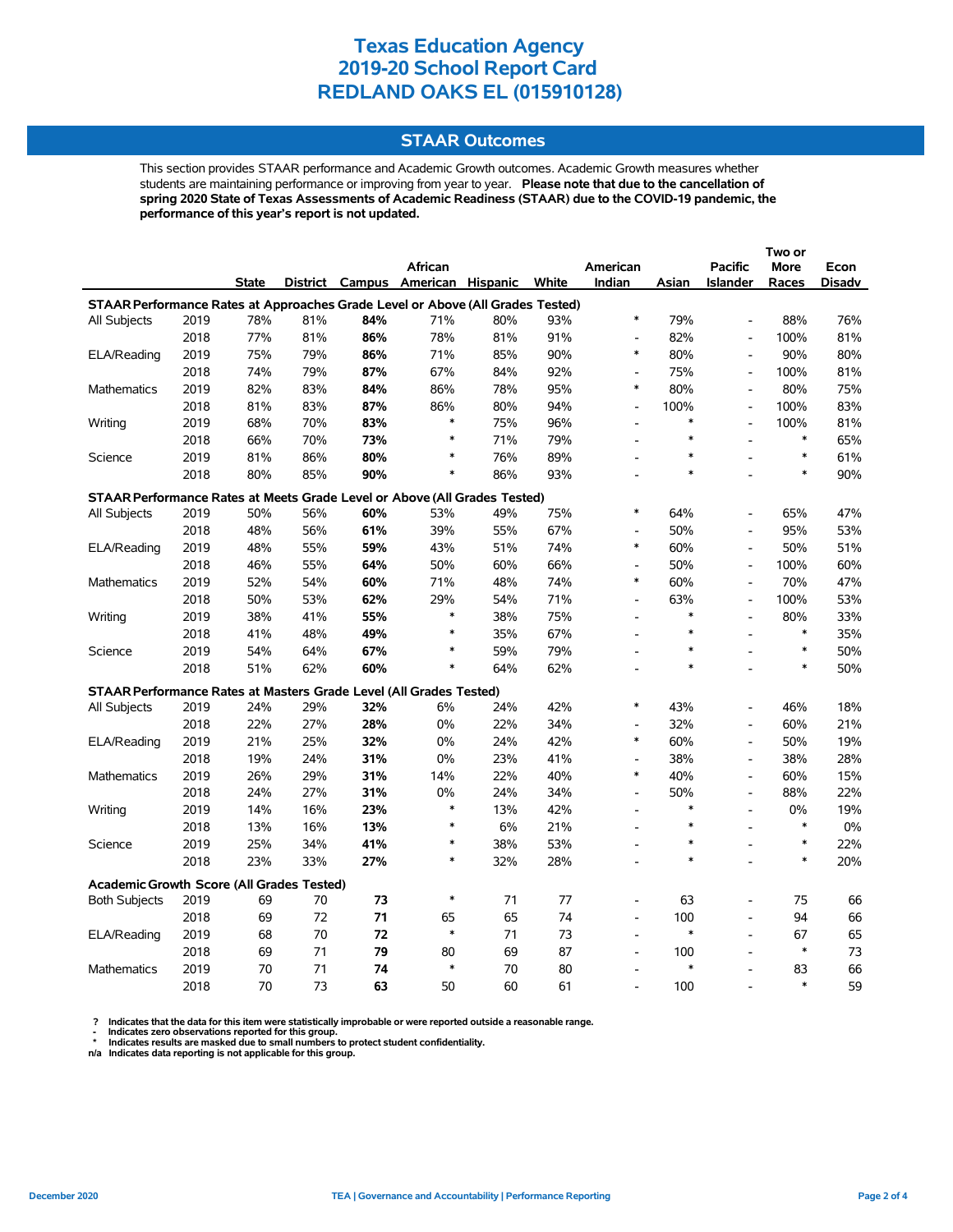### **Prior-Year Non-Proficient and Student Success Initiative STAAR Outcomes**

Progress of Prior-Year Non-Proficient Students shows STAAR performance rates for students who did not perform satisfactorily in 2017-18 but did in 2018-19. Student Success Initiative shows rates related to the requirement for students to demonstrate proficiency on the reading and mathematics STAAR in grades 5 and 8. **Please note that due to the cancellation of spring 2020 State of Texas Assessments of Academic Readiness (STAAR) due to the COVID-19 pandemic, this year's report is not updated.**

|                                                                       |              |                 |                                                   |                                                                       |                 |        |          | Two or |                 |             |               |  |
|-----------------------------------------------------------------------|--------------|-----------------|---------------------------------------------------|-----------------------------------------------------------------------|-----------------|--------|----------|--------|-----------------|-------------|---------------|--|
|                                                                       |              |                 |                                                   | <b>African</b>                                                        |                 |        | American |        | <b>Pacific</b>  | <b>More</b> | Econ          |  |
|                                                                       | <b>State</b> | <b>District</b> | Campus                                            | American                                                              | <b>Hispanic</b> | White  | Indian   | Asian  | <b>Islander</b> | Races       | <b>Disady</b> |  |
| Progress of Prior-Year Non-Proficient Students                        |              |                 |                                                   |                                                                       |                 |        |          |        |                 |             |               |  |
| Sum of Grades 4-8                                                     |              |                 |                                                   |                                                                       |                 |        |          |        |                 |             |               |  |
| Reading                                                               |              |                 |                                                   |                                                                       |                 |        |          |        |                 |             |               |  |
| 2019                                                                  | 41%          | 42%             | 50%                                               | *                                                                     | 53%             | $\ast$ |          | *      |                 |             | 46%           |  |
| 2018                                                                  | 38%          | 41%             | 33%                                               | $\ast$                                                                | $\ast$          | $\ast$ |          | $\ast$ |                 |             | $\ast$        |  |
| <b>Mathematics</b>                                                    |              |                 |                                                   |                                                                       |                 |        |          |        |                 |             |               |  |
| 2019                                                                  | 45%          | 46%             | 43%                                               |                                                                       | 35%             | $\ast$ |          |        |                 |             | 22%           |  |
| 2018                                                                  | 47%          | 52%             | 46%                                               |                                                                       | $\ast$          | $\ast$ |          | $\ast$ |                 |             |               |  |
| <b>Students Success Initiative</b>                                    |              |                 |                                                   |                                                                       |                 |        |          |        |                 |             |               |  |
| <b>Grade 5 Reading</b>                                                |              |                 |                                                   |                                                                       |                 |        |          |        |                 |             |               |  |
|                                                                       |              |                 |                                                   | Students Meeting Approaches Grade Level on First STAAR Administration |                 |        |          |        |                 |             |               |  |
| 2019                                                                  | 78%          | 82%             | 89%                                               | *                                                                     | 90%             | 89%    |          |        |                 | *           | 75%           |  |
|                                                                       |              |                 | <b>Students Requiring Accelerated Instruction</b> |                                                                       |                 |        |          |        |                 |             |               |  |
| 2019                                                                  | 22%          | 18%             | 11%                                               | *                                                                     | 10%             | 11%    |          | $\ast$ |                 | *           | 25%           |  |
| <b>STAAR Cumulative Met Standard</b>                                  |              |                 |                                                   |                                                                       |                 |        |          |        |                 |             |               |  |
| 2019                                                                  | 86%          | 89%             | 93%                                               | *                                                                     | 94%             | 94%    |          | $\ast$ |                 | $\ast$      | 88%           |  |
| <b>Grade 5 Mathematics</b>                                            |              |                 |                                                   |                                                                       |                 |        |          |        |                 |             |               |  |
| Students Meeting Approaches Grade Level on First STAAR Administration |              |                 |                                                   |                                                                       |                 |        |          |        |                 |             |               |  |
| 2019                                                                  | 83%          | 86%             | 95%                                               |                                                                       | 90%             | 100%   |          | ∗      |                 | ∗           | 88%           |  |
|                                                                       |              |                 | Students Requiring Accelerated Instruction        |                                                                       |                 |        |          |        |                 |             |               |  |
| 2019                                                                  | 17%          | 14%             | 5%                                                | ∗                                                                     | 10%             | 0%     |          | $\ast$ |                 | ∗           | 12%           |  |
| <b>STAAR Cumulative Met Standard</b>                                  |              |                 |                                                   |                                                                       |                 |        |          |        |                 |             |               |  |
| 2019                                                                  | 90%          | 91%             | 95%                                               | ∗                                                                     | 91%             | 100%   |          | *      |                 | *           | 89%           |  |

 **? Indicates that the data for this item were statistically improbable or were reported outside a reasonable range.**

 **- Indicates zero observations reported for this group. \* Indicates results are masked due to small numbers to protect student confidentiality.**

**n/a Indicates data reporting is not applicable for this group.**